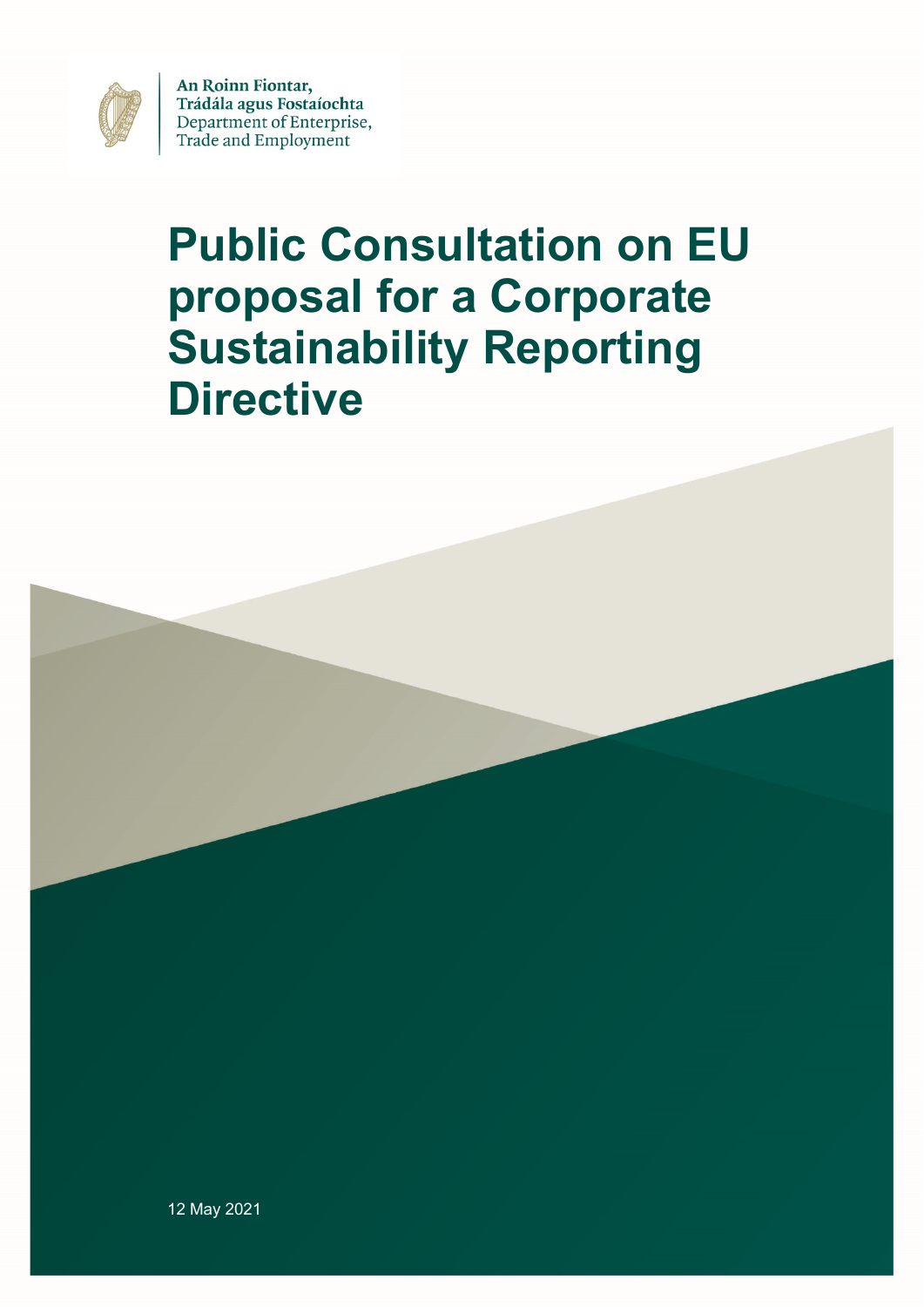## **Public Consultation on EU Proposal for a Corporate Sustainability Reporting Directive**

### **Background**

Rules for the disclosure of non-financial information by certain companies, including environmental reporting, have been in effect in Ireland [\(S.I. No. 360/2017\)](http://www.irishstatutebook.ie/eli/2017/si/360/made/en/print) since 2017 through the EU's Non-financial Reporting Directive [\(Directive 2014/95/EU\)](https://eur-lex.europa.eu/legal-content/EN/TXT/?uri=CELEX%3A32014L0095). The rules apply to companies that are large *and* have more than 500 employees.

One of the areas of EU action on climate change contained in the European Green Deal is the objective of mainstreaming sustainability in EU policies.

Some of the criticisms of the existing Directive are the lack of comparability and reliability of the current disclosures and complexity for companies due to uncertainty relating to the information to be disclosed. The Commission argues that "there is ample evidence that the information that companies report is not sufficient. Reports often omit information that investors and other stakeholders think is important. Reported information can be hard to compare from company to company, and users of the information are often unsure whether they can trust it".

The Commission has reviewed the Non-financial Reporting Directive and proposed a Corporate Sustainability Reporting Directive on 21 April 2021 - see [Sustainable finance](https://ec.europa.eu/info/publications/210421-sustainable-finance-communication_en#csrd)  [package | European Commission \(europa.eu\).](https://ec.europa.eu/info/publications/210421-sustainable-finance-communication_en#csrd)

The proposal will amend the existing reporting requirements of the NFRD. The proposal:

- extends the scope to all large companies (not just those with over 500 employees) and all companies listed on regulated markets (except listed micro-enterprises);
- requires the audit (assurance) of reported information;
- introduces more detailed reporting requirements, and a requirement to report according to mandatory EU sustainability reporting standards; and
- requires companies to digitally 'tag' the reported information, so it is machine readable and feeds into the European single access point envisaged in the capital markets union action plan.

While the new proposal does not substantially change the type of information that must be reported, it increases significantly the detail of the information as new EU standards are developed.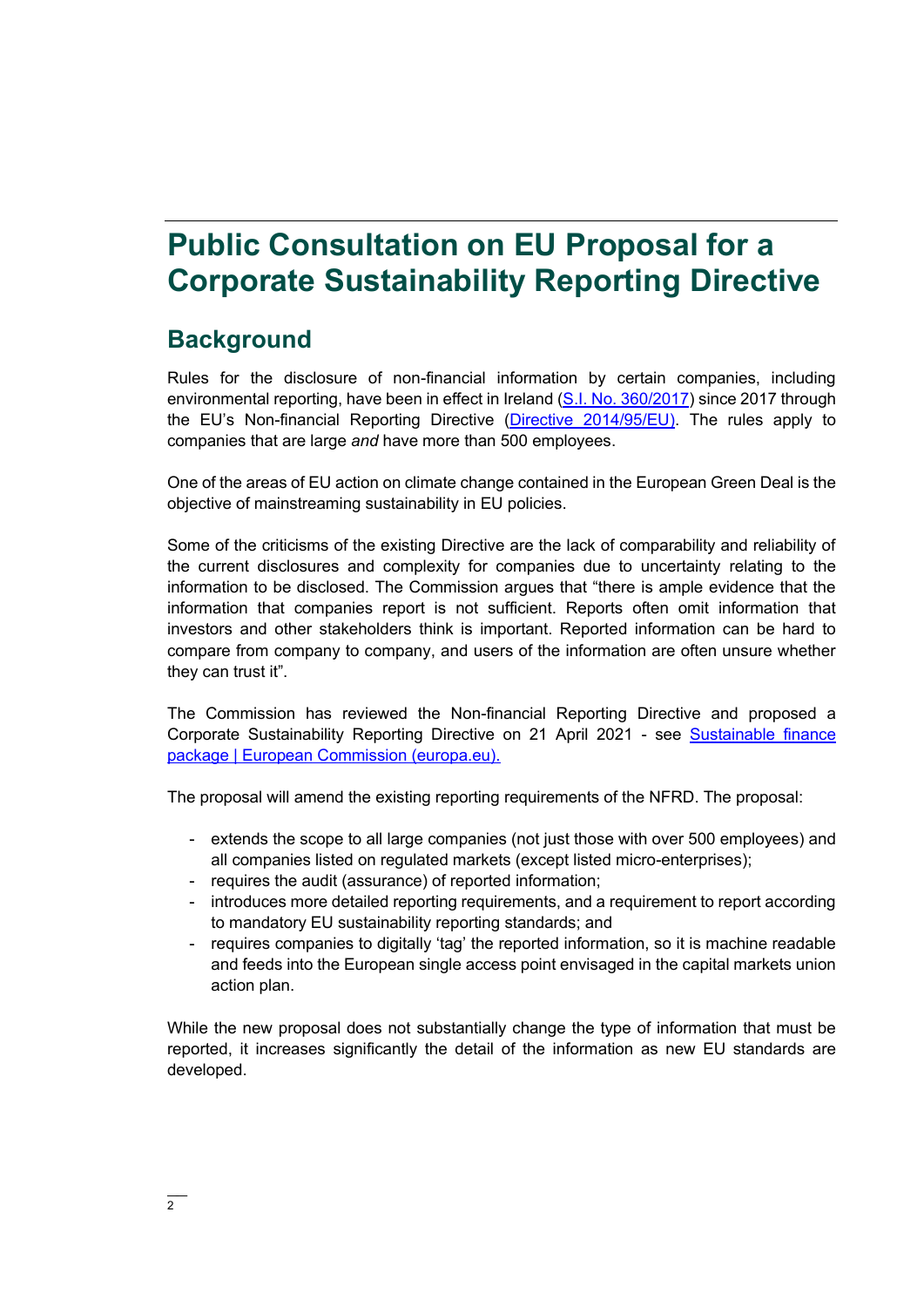It is anticipated that EU Council negotiations at working party level will commence in the near future. The final proposal will depend on EU Parliament and Council agreement and this is hoped for in the first half of 2022.

The Department is seeking the views of stakeholders on the proposal in order to inform Ireland's negotiating position.

### **Scope of the proposal**

The reporting rules under the existing Non-Financial Reporting Directive apply to "public interest entities", meaning listed companies, banks, and insurance companies. The rules apply to companies that are large (i.e. they are not SMEs, as defined in the Accounting Directive), and have more than 500 employees. As a result, The Commission reports that only about 11.000 companies in the EU are covered by the NFRD.

The Commission holds that many stakeholders are in favour of extending reporting requirements to additional categories of companies. The proposal will extend the scope of current requirements to include all large companies, whether they are listed or not and without the previous 500-employee threshold. This change would mean that all large companies are publicly accountable for their impact on people and the environment. The Commission opines that this would also respond to demands from investors for sustainability information from such companies.

In addition, the Commission is proposing to extend the scope to include listed SMEs, with the exception of listed micro-enterprises, arguing that for reasons of investor protection, it is especially important that investors have access to adequate sustainability information from listed companies. Furthermore, if listed SMEs do not report sustainability information, they may find themselves at risk of exclusion from investment portfolios. This risk will grow as sustainability information becomes ever more important throughout the financial system.

The obligations for listed SMEs will only come into effect three years after the application to all other companies.

#### **Question 1.**

**What are your views of the expanded scope of the Directive?**

**Question 2.**

**What are your views of the application of the new requirements for listed SMEs three years after the application to all other companies?**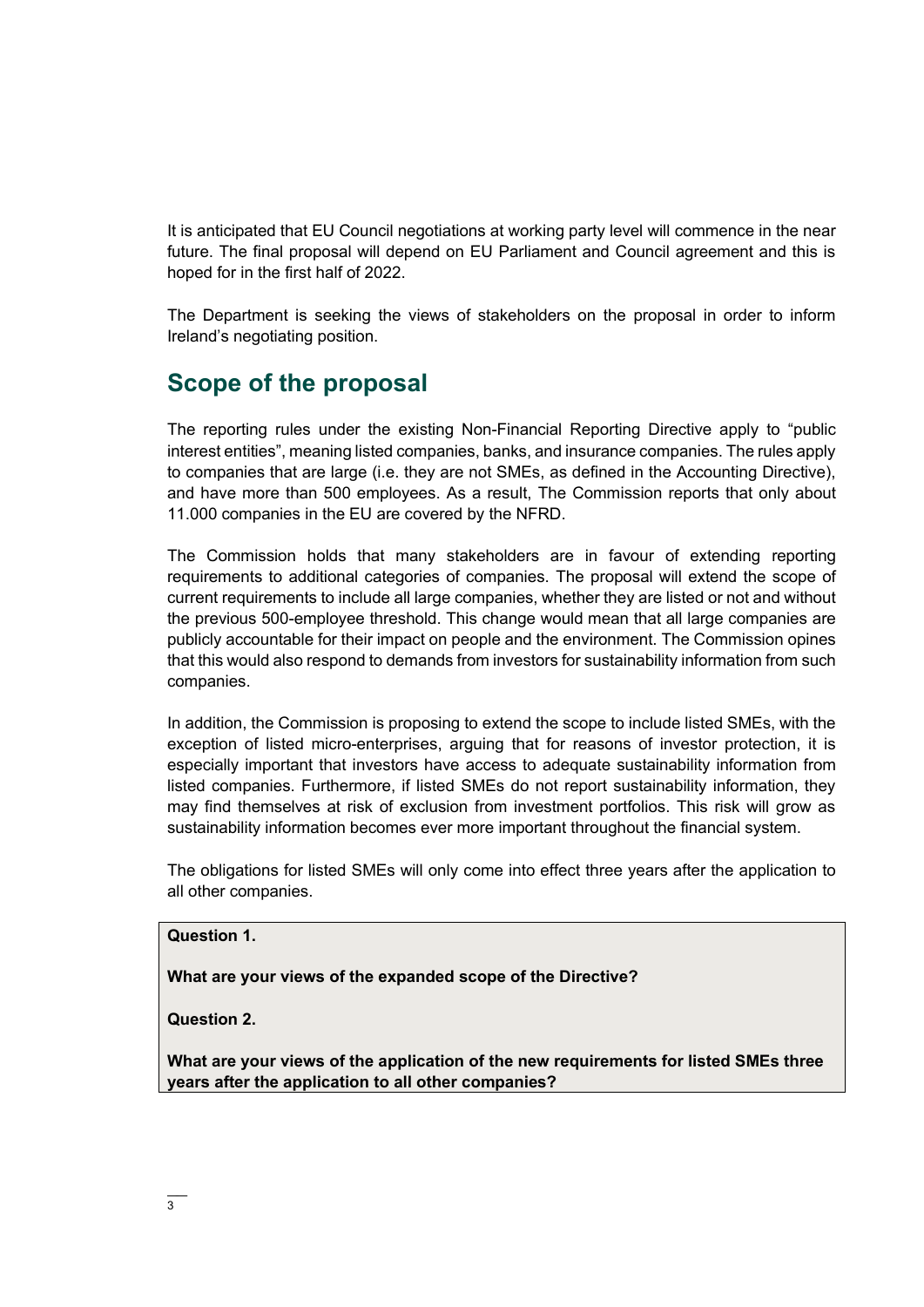### **Standards**

The European Financial Reporting Advisory Group (EFRAG) will be responsible for developing draft EU sustainability reporting standards with appropriate consultation processes.

The proposal seeks to introduce separate, simpler and proportionate reporting standards for SMEs which can be used by listed SMEs to meet their obligations. While the proposal does not include non-listed SMEs, they too could use such standards on a voluntary basis.

It is in the interests of the EU and European companies and investors to have standards that are globally aligned. The Commission envisages EU standards to incorporate the essential elements of globally accepted standards currently being developed. However, EU sustainability reporting standards need to be consistent with the ambition of the European Green Deal and with Europe's existing legal framework, the Sustainable Finance Disclosure Regulation and the Taxonomy Regulation. Therefore, EU standards should go further where necessary to meet the EU's own ambitions and be consistent with the EU's legal framework. They need to cover not just the risks to companies but also the impacts of companies on society and the environment (the so-called 'double materiality' principle).

An objective is that the proposed EU sustainability reporting standards will build on and contribute to standardisation initiatives at global level.

#### **Question 3.**

**What are your views of the proposals for EU sustainability standards?**

### **Role of auditors**

The proposal would for the first time introduce a general EU-wide audit (assurance) requirement for reported sustainability information. This will help to ensure that reported information is accurate and reliable. It should go a long way towards addressing the concerns of investors and other stakeholders about the reliability of the sustainability information that companies report today.

The proposal introduces a new role for statutory auditors to provide assurance for the reported information. The new Corporate Sustainability Reporting requirement comprises the same categories of information as the existing Non-Financial reporting Directive that is companies will report on their performance in relation to climate/environmental, social and employee matters, human rights and bribery and corruption/governance.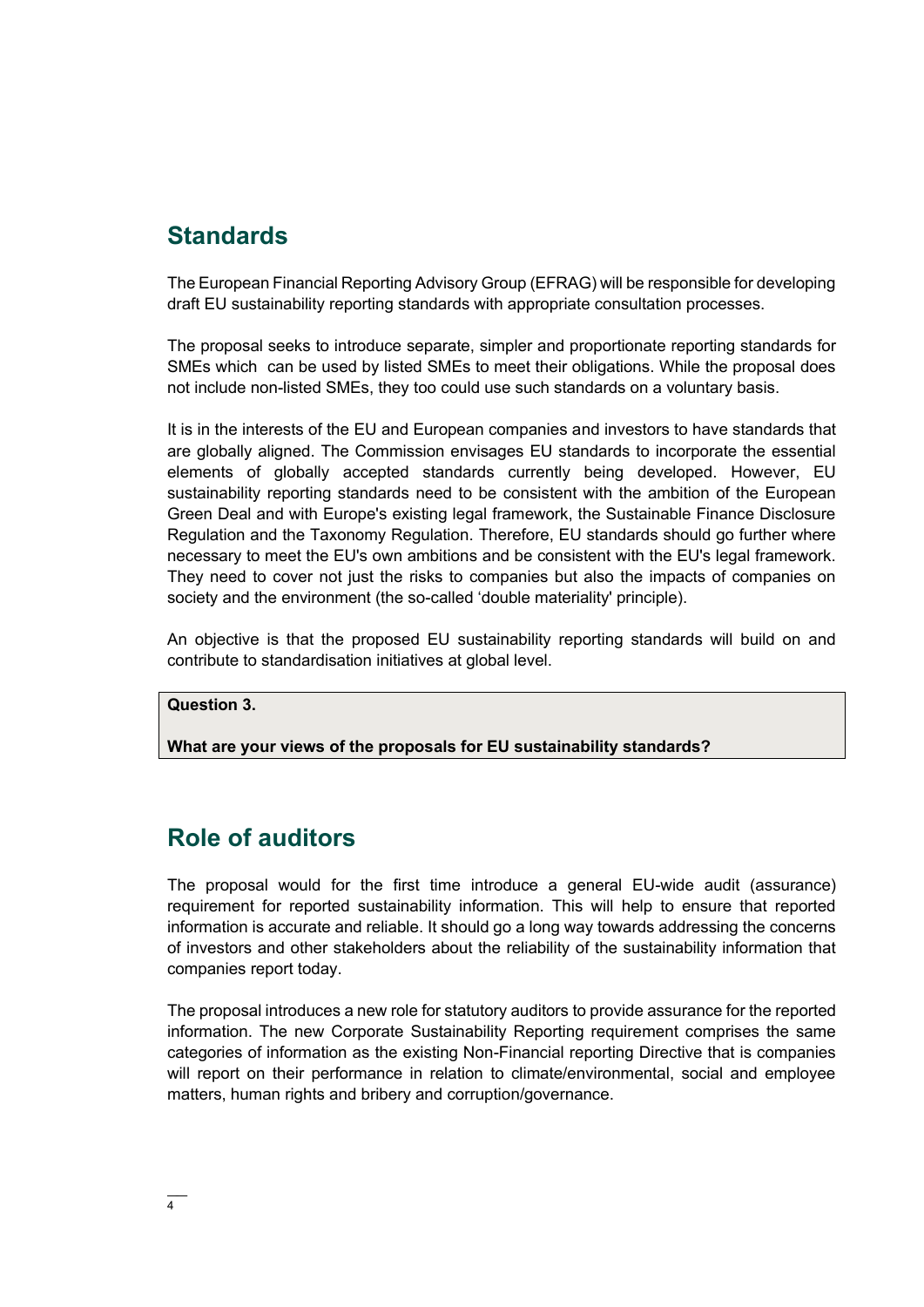The Commission has proposed that the requirement on auditors will not be at the same level of assurance as that for financial reporting. However, over time it will progress from a limited assurance requirement to one which provides a reasonable assurance once sustainability assurance standards are in place.

The Commission's proposal allows Member States to open up the market for sustainability assurance services to so-called 'independent assurance services providers'. This means that Member States could chose to allow firms other than the usual auditors of financial information to assure sustainability information.

#### **Question 4.**

**What are your views on the new role for statutory auditors in assurance of sustainability reporting?**

**Question 5.**

**Do you agree that it should be optional for Member States to provide for independent assurance providers?**

### **Digitalisation**

The Commission's proposal anticipates the increasing digitalisation of sustainability information. Over time, this should lower reporting costs for companies and improve how investors and other stakeholders can compare and use reported information.

It is proposed that the reporting information will be digitalised and accessible through the European Single Access Point planned under the Capital Markets Union Action Plan.

#### **Question 6.**

**What are your views on digitalisation of sustainability reporting using the European Single Electronic Format (**[ESEF\)](https://ec.europa.eu/info/business-economy-euro/company-reporting-and-auditing/company-reporting/transparency-requirements-listed-companies_en#esef)**?**

### **Costs**

The European Commission's Impact Assessment found that there will be additional costs for entities currently in scope of the Non-financial Reporting Directive arising from new standards that will require more detailed reporting, the new audit assurance and digitalisation. There will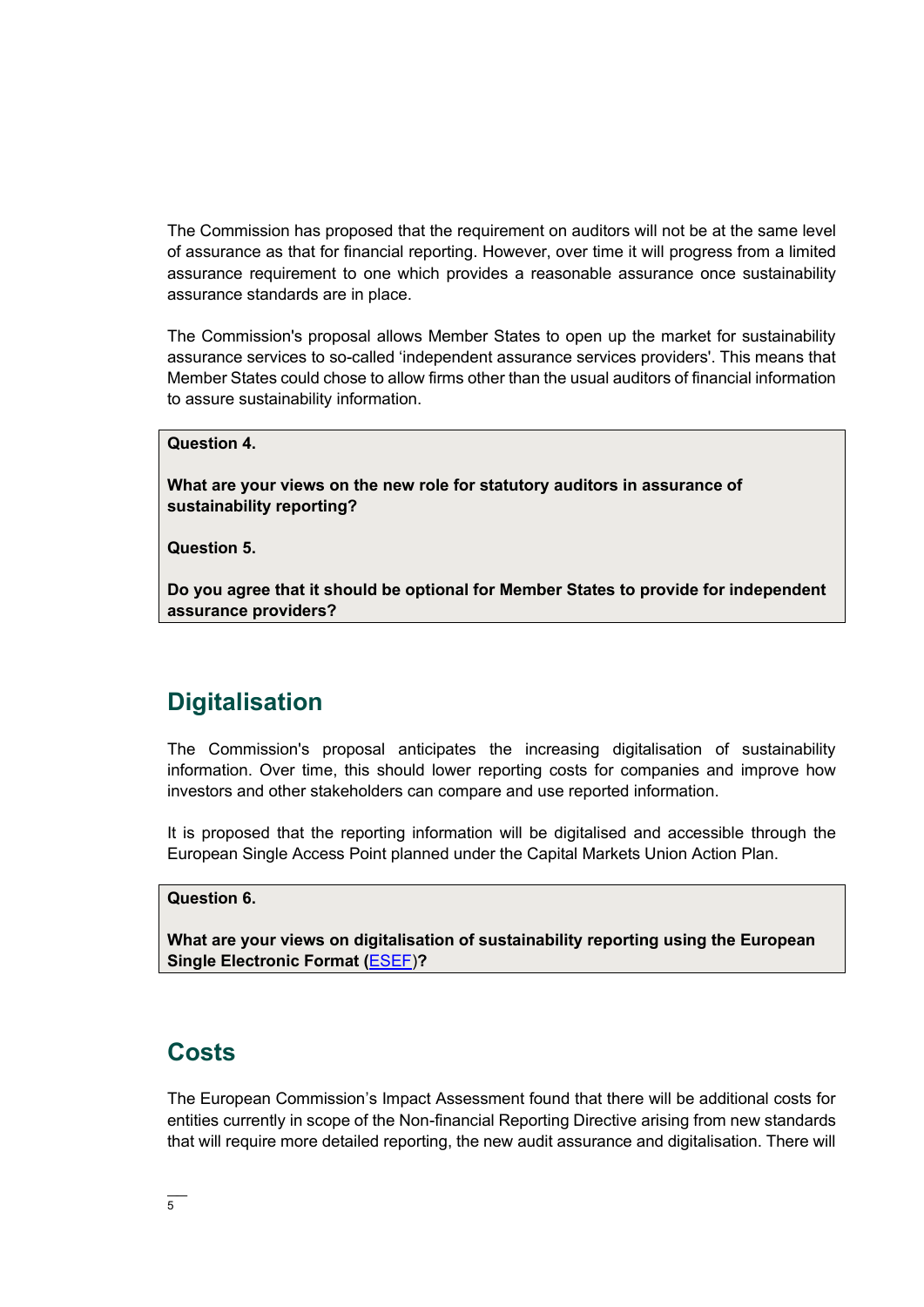also be costs for entities not previously within the scope of the Directive i.e. large companies with less than 500 employees and listed SMEs. There may be some additional costs for national authorities in oversight under the Transparency Directive and in relation to statutory auditors.

The Commission points out that most companies will face an increase in costs anyway because of the growing demand from investors and other stakeholders for corporate sustainability information. This problem is exacerbated by the existence of several overlapping standards and frameworks and inconsistent information requests from investors and other stakeholders. The Commission argues that its proposal is an opportunity for an orderly, costefficient solution to the problems posed by this increase in demand, based on building consensus around the essential information that companies should disclose. The Commission's Impact Assessment suggests there could be consequential savings arising from companies publishing clearer, standardised information hence having to answer fewer queries from stakeholders.

#### **Question 7.**

**What are your views on the potential costs of sustainability reporting for**

**a) entities currently within scope?** 

**b) entities newly in scope?**

### **Timeframe**

We understand that EU Council negotiations at working party level will commence in the near future.

According to the European Commission's estimation, the final text the Directive will depend on EU Parliament and Council agreement which is hoped for in the first half of 2022. Allowing for the development of the reporting standards by the end of 2022 this would mean that large companies would apply the new requirements and standards for financial years from 2023.

#### **Question 8.**

**What are your views on the timeframe for implementation of the new sustainability reporting requirements?**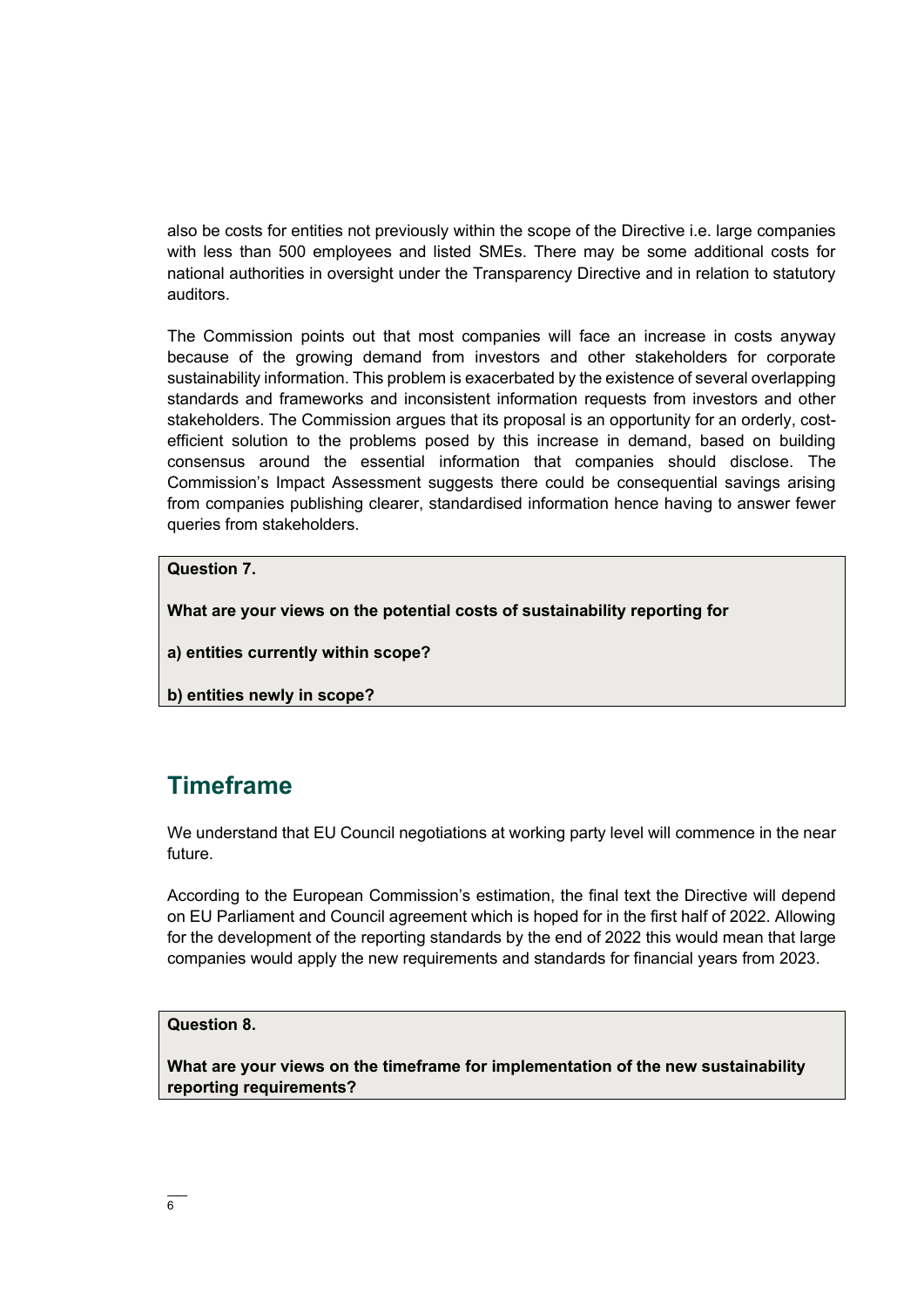### **More information and any other views**

For more information please see:

- 1. [Questions and Answers: Corporate Sustainability Reporting Directive proposal](https://ec.europa.eu/commission/presscorner/detail/en/qanda_21_1806)
- 2. [Commission Communication: EU Taxonomy](https://ec.europa.eu/info/publications/210421-sustainable-finance-communication_en)  Corporate Sustainability Reporting, [Sustainability Preferences and Fiduciary Duties](https://ec.europa.eu/info/publications/210421-sustainable-finance-communication_en)
- 3. [EU Taxonomy delegated act](https://ec.europa.eu/info/law/sustainable-finance-taxonomy-regulation-eu-2020-852/amending-and-supplementary-acts/implementing-and-delegated-acts_en)
- 4. [Press release](https://ec.europa.eu/commission/presscorner/detail/en/ip_21_1804)
- 5. Q&A [Taxonomy Climate Delegated Act and Amendments to Delegated Acts on](https://ec.europa.eu/commission/presscorner/detail/en/qanda_21_1805)  [fiduciary duties, investment and insurance advice](https://ec.europa.eu/commission/presscorner/detail/en/qanda_21_1805)
- 6. Factsheet [the April 2021 sustainable finance package](https://ec.europa.eu/info/files/sustainable-finance-communication-factsheet_en)
- 7. [DG FISMA's website on sustainable finance](https://ec.europa.eu/info/business-economy-euro/banking-and-finance/sustainable-finance_en)

#### **Question 9.**

**Please give any other views you might have on the proposal and its impacts.**

#### THANK YOU FOR YOUR RESPONSES